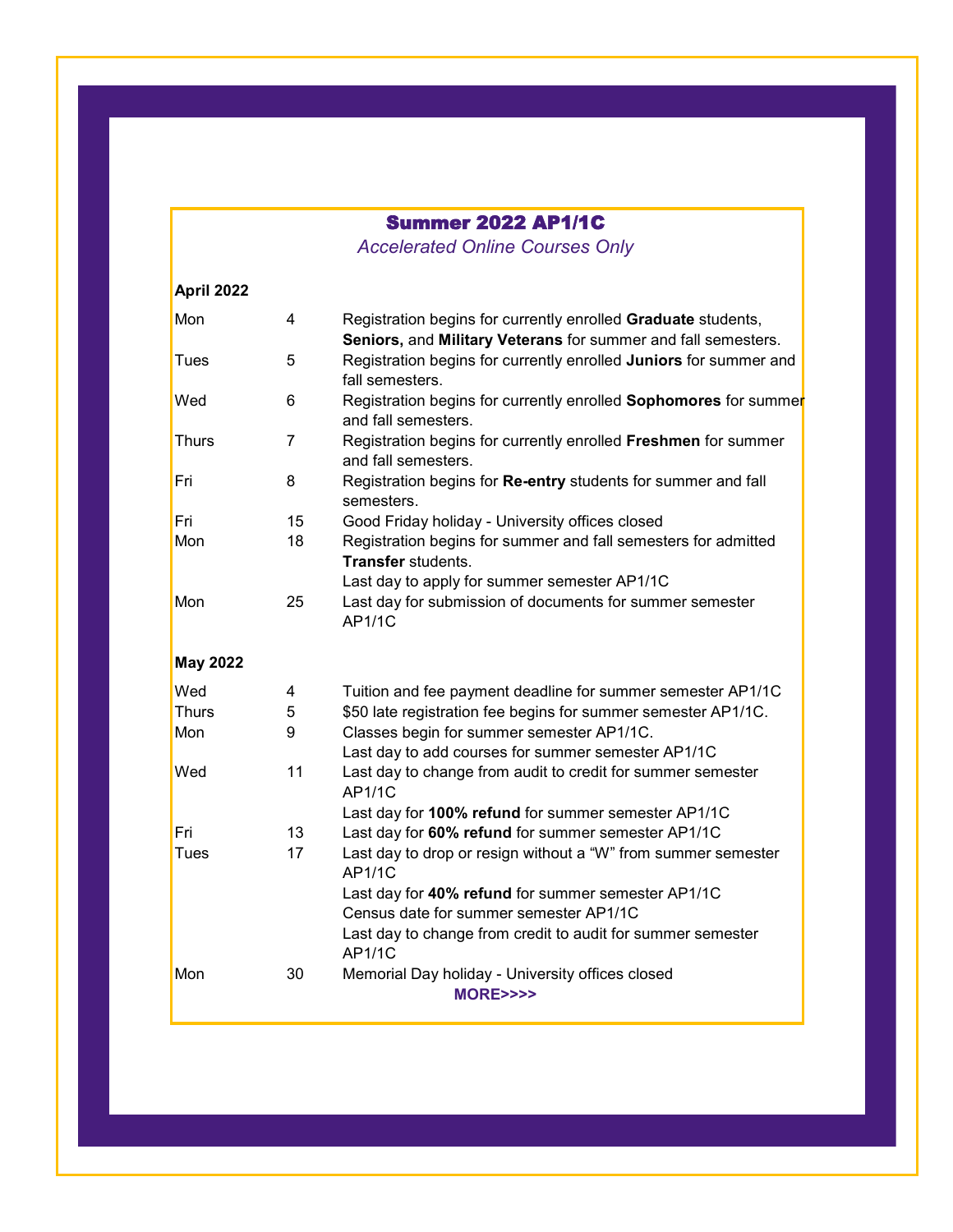# Summer 2022 AP1/1C cont.

*Accelerated Online Courses Only* 

| <b>June 2022</b>              |                        |                                                                                                                                                                                                                               |  |  |  |  |
|-------------------------------|------------------------|-------------------------------------------------------------------------------------------------------------------------------------------------------------------------------------------------------------------------------|--|--|--|--|
| Wed<br>Fri-Sat<br>Mon<br>Tues | 8<br>24-25<br>27<br>28 | Last day to drop with a "W" from summer semester AP1/1C<br>Final exams for summer semester AP1/1C<br>Classes end for summer semester AP1/1C.<br>Summer semester AP1/1C grades due from faculty to the<br>Registrar at 10 a.m. |  |  |  |  |
| <b>July 2022</b>              |                        |                                                                                                                                                                                                                               |  |  |  |  |
| Mon<br>Tues                   | 4<br>5                 | Independence Day holiday observed - University offices closed<br>Summer AP1/1C degree conferral date                                                                                                                          |  |  |  |  |
|                               |                        | <b>Summer 2022 AP2/1D</b>                                                                                                                                                                                                     |  |  |  |  |
|                               |                        | <b>Accelerated Online Courses Only</b>                                                                                                                                                                                        |  |  |  |  |
| <b>June 2022</b>              |                        |                                                                                                                                                                                                                               |  |  |  |  |
| Mon<br>Mon                    | 13<br>20               | Last day to apply for summer semester AP2/1D<br>Last day for submission of documents for summer semester<br>AP2/1D                                                                                                            |  |  |  |  |
| Wed<br>Thurs                  | 29<br>30               | Tuition and fee payment deadline for summer semester AP2/1D<br>\$50 late registration fee begins for summer semester AP2/1D.                                                                                                  |  |  |  |  |
| <b>July 2022</b>              |                        |                                                                                                                                                                                                                               |  |  |  |  |
| Mon                           | 4                      | Independence Day holiday observed - University offices closed<br>Classes begin for summer semester AP2/1D.<br>Last day to add courses for summer semester AP2/1D                                                              |  |  |  |  |
| Wed                           | 6                      | Last day to change from audit to credit for summer semester<br>AP2/1D                                                                                                                                                         |  |  |  |  |
| Fri                           | 8                      | Last day for 100% refund for summer semester AP2/1D<br>Last day for 60% refund for summer semester AP2/1D                                                                                                                     |  |  |  |  |
| Tues                          | 12                     | Last day to drop or resign without a "W" from summer semester<br>AP2/1D                                                                                                                                                       |  |  |  |  |
|                               |                        | Last day for 40% refund for summer semester AP2/1D<br>Census date for summer semester AP2/1D                                                                                                                                  |  |  |  |  |
|                               |                        | Last day to change from credit to audit for summer semester<br>AP2/1D                                                                                                                                                         |  |  |  |  |
| <b>MORE&gt;&gt;&gt;&gt;</b>   |                        |                                                                                                                                                                                                                               |  |  |  |  |